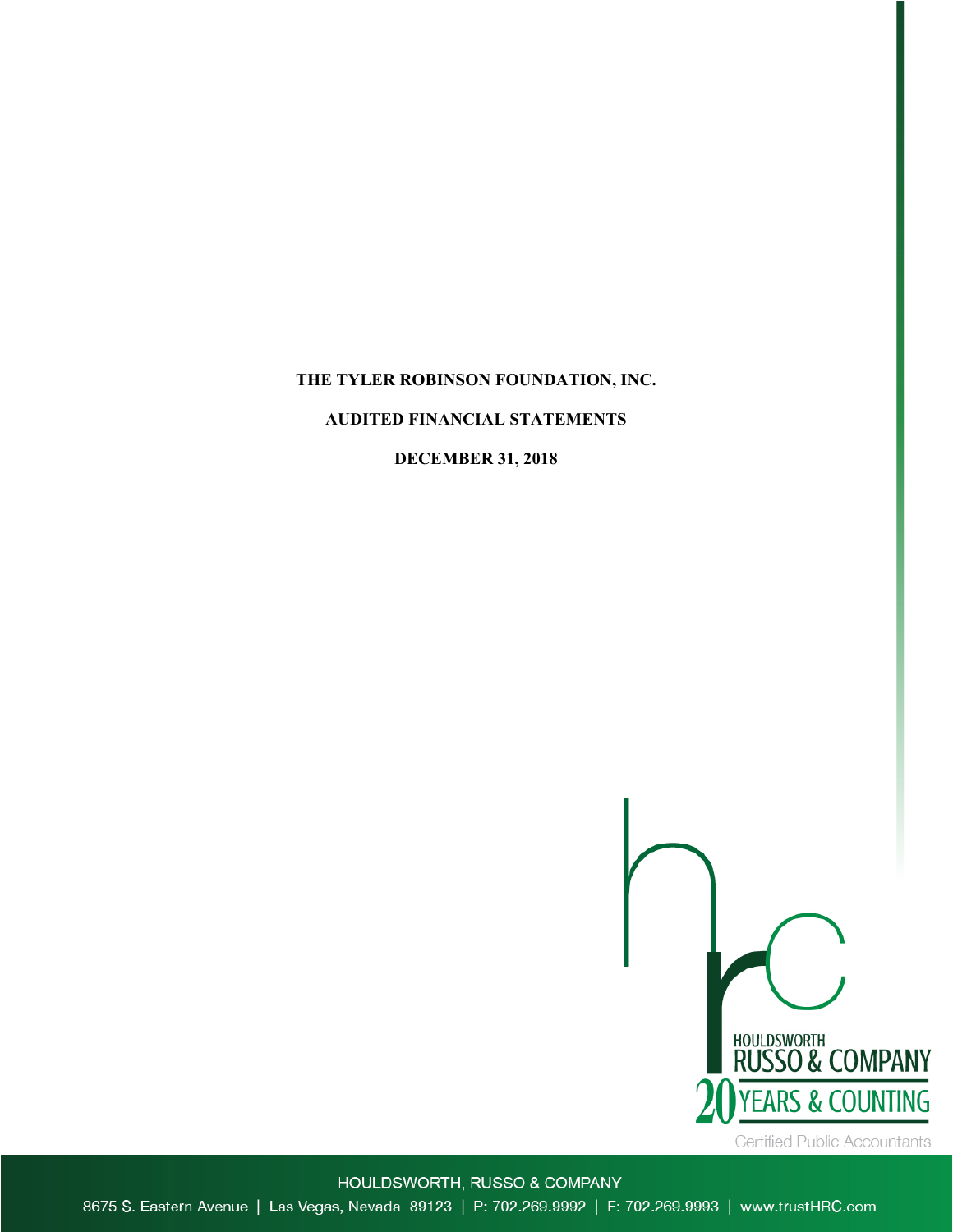# **THE TYLER ROBINSON FOUNDATION, INC.**

# **DECEMBER 31, 2018**

# **CONTENTS**

|                                     | Page     |
|-------------------------------------|----------|
| <b>INDEPENDENT AUDITOR'S REPORT</b> |          |
| STATEMENT OF FINANCIAL POSITION     | 2        |
| STATEMENT OF ACTIVITIES             | 3        |
| STATEMENT OF FUNCTIONAL EXPENSES    | 4        |
| <b>STATEMENT OF CASH FLOWS</b>      | 5        |
| NOTES TO FINANCIAL STATEMENTS       | $6 - 11$ |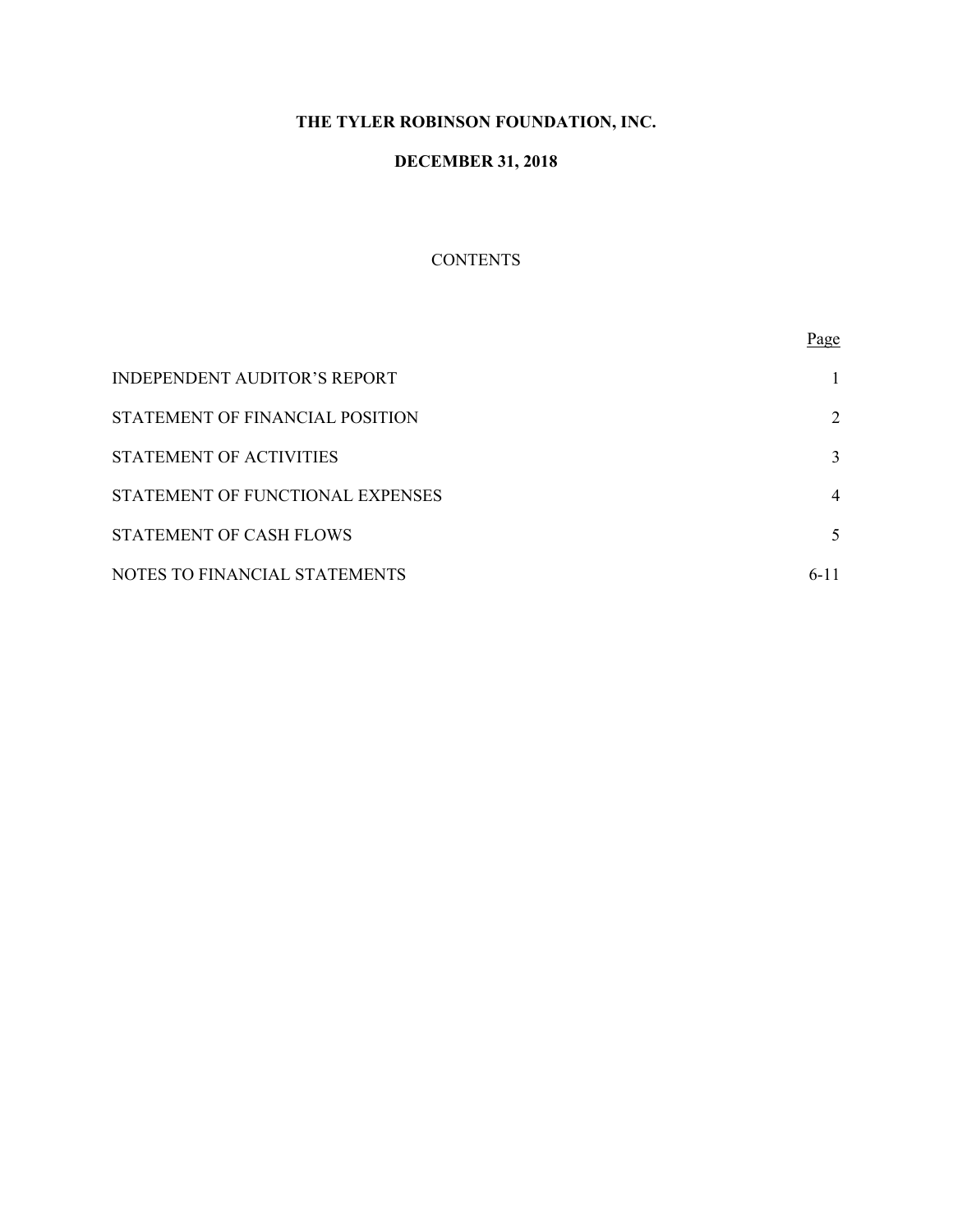## **INDEPENDENT AUDITOR'S REPORT**

Board of Directors The Tyler Robinson Foundation, Inc. Las Vegas, Nevada

We have audited the accompanying financial statements of The Tyler Robinson Foundation, Inc. (a nonprofit organization), which comprise the statement of financial position as of December 31, 2018, and the related statements of activities, functional expenses, and cash flows for the year then ended, and the related notes to the financial statements.

## **Management's Responsibility for the Financial Statements**

Management is responsible for the preparation and fair presentation of these financial statements in accordance with accounting principles generally accepted in the United States of America; this includes the design, implementation, and maintenance of internal control relevant to the preparation and fair presentation of financial statements that are free from material misstatement, whether due to fraud or error.

## **Auditor's Responsibility**

Our responsibility is to express an opinion on these financial statements based on our audit. We conducted our audit in accordance with auditing standards generally accepted in the United States of America. Those standards require that we plan and perform the audit to obtain reasonable assurance about whether the financial statements are free from material misstatement.

An audit involves performing procedures to obtain audit evidence about the amounts and disclosures in the financial statements. The procedures selected depend on the auditor's judgment, including the assessment of the risks of material misstatement of the financial statements, whether due to fraud or error. In making those risk assessments, the auditor considers internal control relevant to the entity's preparation and fair presentation of the financial statements in order to design audit procedures that are appropriate in the circumstances, but not for the purpose of expressing an opinion on the effectiveness of the entity's internal control. Accordingly, we express no such opinion. An audit also includes evaluating the appropriateness of accounting policies used and the reasonableness of significant accounting estimates made by management, as well as evaluating the overall presentation of the financial statements.

We believe that the audit evidence we have obtained is sufficient and appropriate to provide a basis for our audit opinion.

## **Opinion**

In our opinion, the financial statements referred to above present fairly, in all material respects, the financial position of The Tyler Robinson Foundation, Inc. as of December 31, 2018, and the changes in its net assets and its cash flows for the year then ended in accordance with accounting principles generally accepted in the United States of America.

Houldsworth, Russo & Company, P.C.

Las Vegas, Nevada March 26, 2019

**Certified Public Accountants** 

**YEARS & COUNTING** 

HOULDSWORTH, RUSSO & COMPANY

8675 S. Eastern Avenue | Las Vegas, Nevada 89123 | P: 702.269.9992 | F: 702.269.9993 | www.trustHRC.com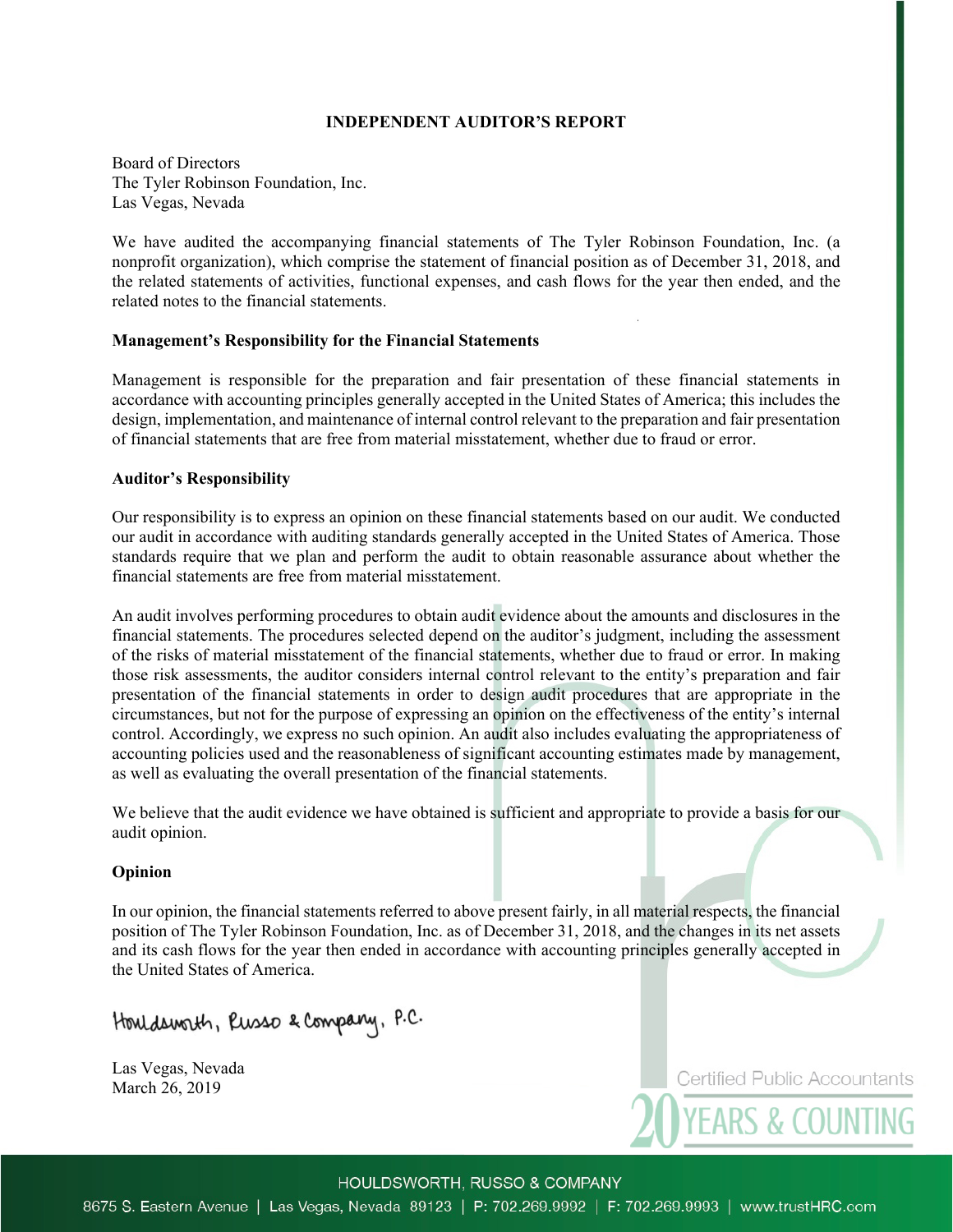## **THE TYLER ROBINSON FOUNDATION, INC. STATEMENT OF FINANCIAL POSITION DECEMBER 31, 2018**

# **ASSETS**

| <b>CURRENT ASSETS</b>                 |              |           |
|---------------------------------------|--------------|-----------|
| Cash and cash equivalents             | \$           | 1,135,361 |
| Cash and cash equivalents, restricted |              | 5,616     |
| Accounts receivable                   |              | 106,000   |
| Unconditional promises to give        |              | 100,000   |
| Inventory                             |              | 12,265    |
| Prepaid expenses                      |              | 1,156     |
|                                       |              | 1,360,398 |
| PROPERTY AND EQUIPMENT, NET           |              | 1,579     |
|                                       | <sup>S</sup> | 1,361,977 |
| <b>LIABILITIES AND NET ASSETS</b>     |              |           |
|                                       |              |           |
| <b>CURRENT LIABILITIES</b>            |              |           |
| Accounts payable                      | \$           | 18,301    |
| Accrued expenses                      |              | 14,689    |
|                                       |              | 32,990    |
|                                       |              |           |
| <b>NET ASSETS</b>                     |              |           |
| Without donor restrictions            |              | 1,223,371 |
| With donor restrictions               |              | 105,616   |
| Total net assets                      |              | 1,328,987 |
| Total liabilities and net assets      | \$           | 1,361,977 |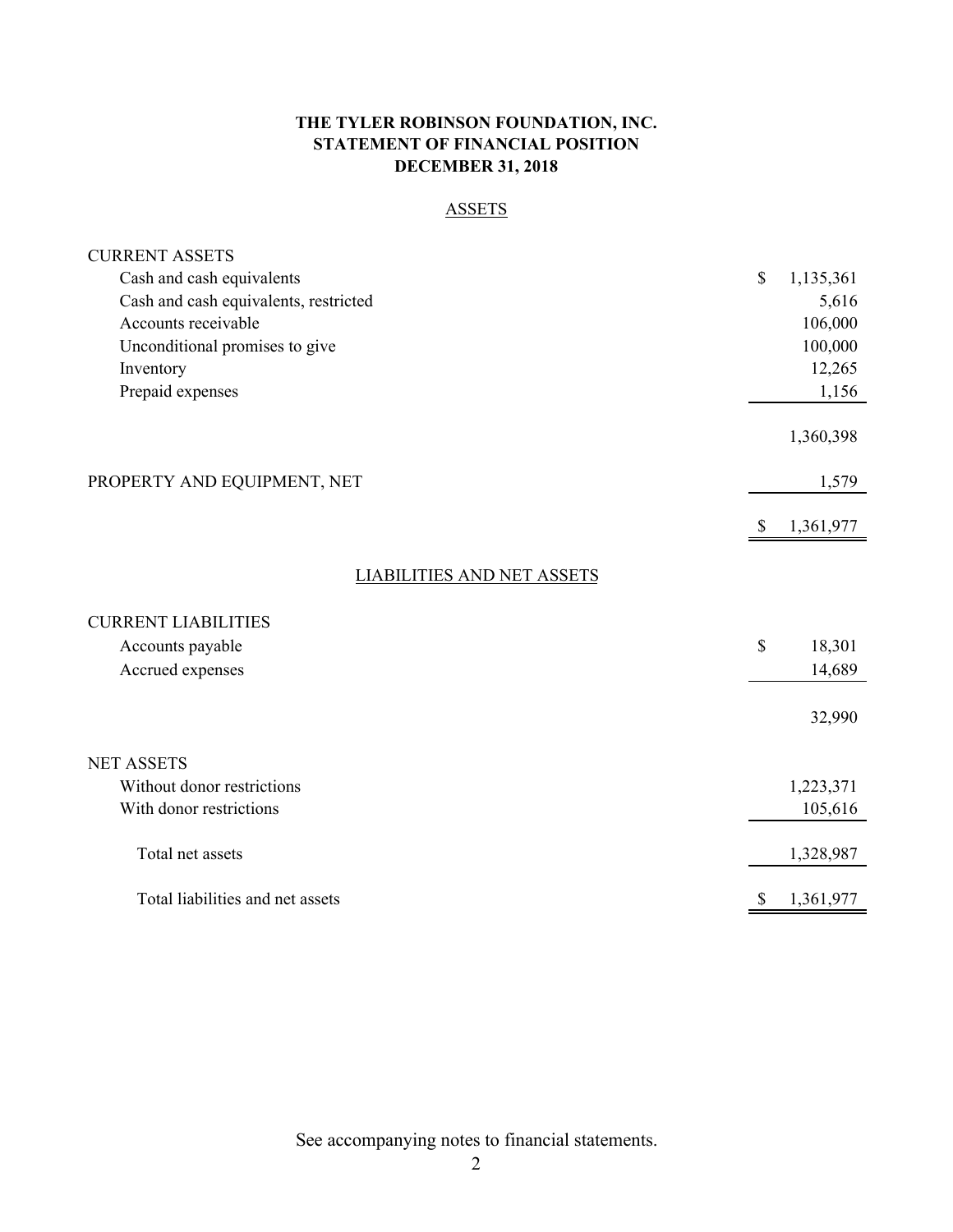# **THE TYLER ROBINSON FOUNDATION, INC. STATEMENT OF ACTIVITIES FOR THE YEAR ENDED DECEMBER 31, 2018**

## NET ASSETS WITHOUT DONOR RESTRICTIONS

| Revenue, gains, and other support:                |              |             |      |           |
|---------------------------------------------------|--------------|-------------|------|-----------|
| Contributions                                     |              |             | $\$$ | 453,272   |
| Retail sales                                      |              |             |      |           |
| <b>Sales</b>                                      | $\mathbb{S}$ | 23,912      |      |           |
| Cost of goods sold                                |              | (13,003)    |      |           |
| Net revenues from retail sales                    |              |             |      | 10,909    |
| Special events                                    |              |             |      |           |
| Special events revenue                            |              | 2,791,950   |      |           |
| Cost of direct benefits to donors                 |              | (1,397,699) |      |           |
| Net revenues from special events                  |              |             |      | 1,394,251 |
|                                                   |              |             |      | 1,858,432 |
| Expenses and losses:                              |              |             |      |           |
| Program services                                  |              |             |      | 1,274,651 |
| Supporting services:                              |              |             |      |           |
| Management and general                            |              |             |      | 186,703   |
| Fundraising                                       |              |             |      | 57,355    |
|                                                   |              |             |      | 1,518,709 |
| Bad debt expense                                  |              |             |      | 2,500     |
|                                                   |              |             |      |           |
|                                                   |              |             |      | 1,521,209 |
| Increase in net assets without donor restrictions |              |             |      | 337,223   |
| NET ASSETS WITH DONOR RESTRICTIONS                |              |             |      |           |
| Contributions                                     |              |             |      | 77,116    |
| Increase in net assets with donor restrictions    |              |             |      | 77,116    |
| <b>INCREASE IN NET ASSETS</b>                     |              |             |      | 414,339   |
| NET ASSETS AT BEGINNING OF YEAR                   |              |             |      | 914,648   |
| NET ASSETS AT END OF YEAR                         |              |             | \$   | 1,328,987 |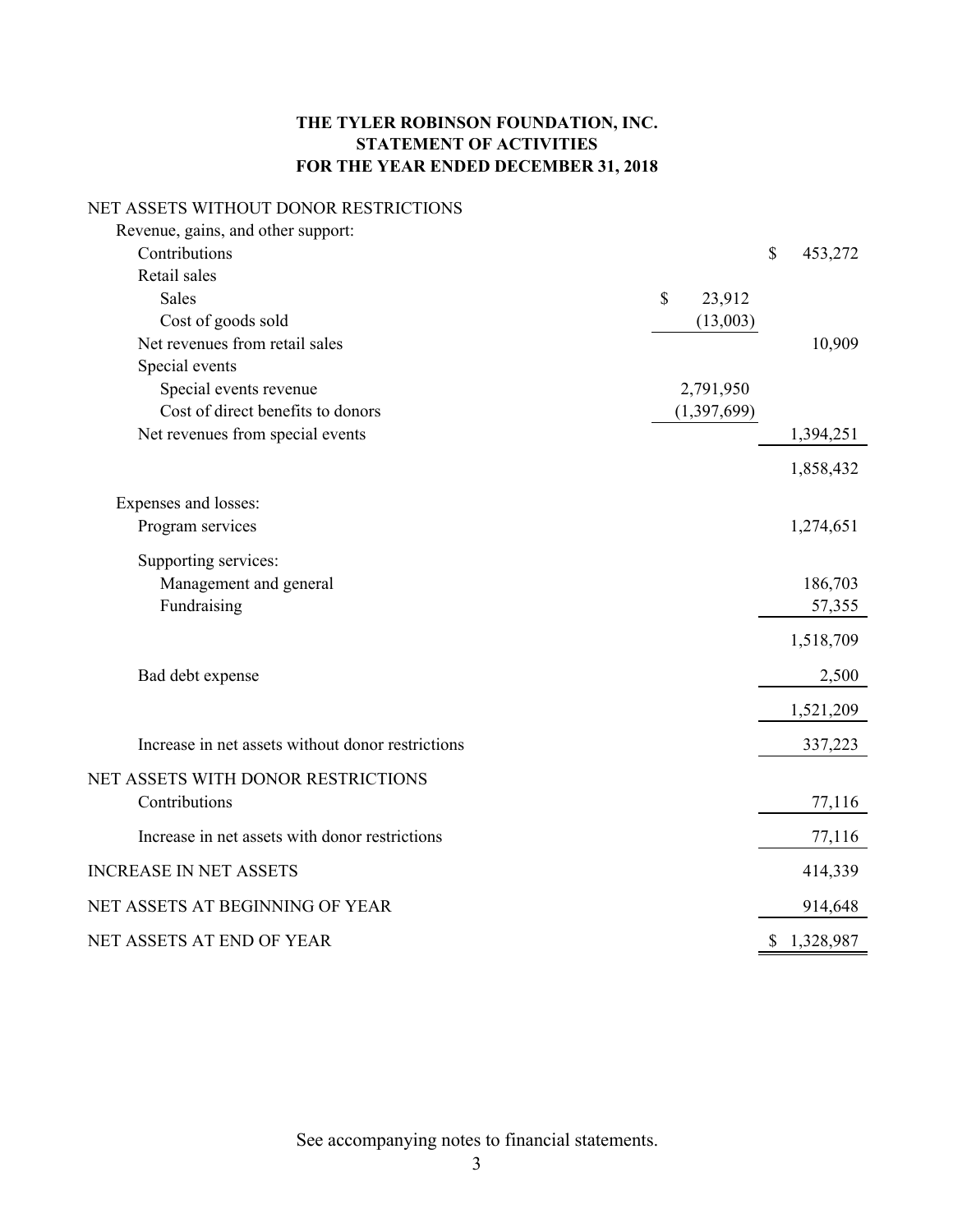## **THE TYLER ROBINSON FOUNDATION, INC. STATEMENT OF FUNCTIONAL EXPENSES FOR THE YEAR ENDED DECEMBER 31, 2018**

|          | <b>Supporting Services</b> |              |        |                       |             |              |           |
|----------|----------------------------|--------------|--------|-----------------------|-------------|--------------|-----------|
|          | Program                    |              |        |                       |             |              |           |
| Services |                            | and General  |        |                       | Fundraising |              | Total     |
|          |                            |              |        |                       |             |              |           |
| \$       | 248,279                    | $\mathbb{S}$ | 58,998 | \$                    | 21,221      | $\mathbb{S}$ | 328,498   |
|          | 26,812                     |              | 6,371  |                       | 2,292       |              | 35,475    |
|          | 28,994                     |              | 6,890  |                       | 2,478       |              | 38,362    |
|          | 85,667                     |              | 1,884  |                       | 9,763       |              | 97,314    |
|          | 59,417                     |              | 5,109  |                       | 5,652       |              | 70,178    |
|          | 1,034                      |              | 246    |                       | 88          |              | 1,368     |
|          | 53,021                     |              |        |                       |             |              | 53,021    |
|          | 655,458                    |              |        |                       |             |              | 655,458   |
|          |                            |              | 21,401 |                       |             |              | 21,401    |
|          | 2,262                      |              | 538    |                       | 193         |              | 2,993     |
|          |                            |              | 1,557  |                       |             |              | 1,557     |
|          |                            |              | 29,455 |                       | 6,313       |              | 35,768    |
|          | 16,041                     |              | 9,790  |                       | 5,017       |              | 30,848    |
|          | 38,400                     |              | 32,403 |                       |             |              | 70,803    |
|          | 28,607                     |              | 6,798  |                       | 2,445       |              | 37,850    |
|          | 30,659                     |              | 5,263  |                       | 1,893       |              | 37,815    |
|          |                            | S            |        |                       |             | S            | 1,518,709 |
|          |                            | 1,274,651    |        | Management<br>186,703 | \$          | 57,355       |           |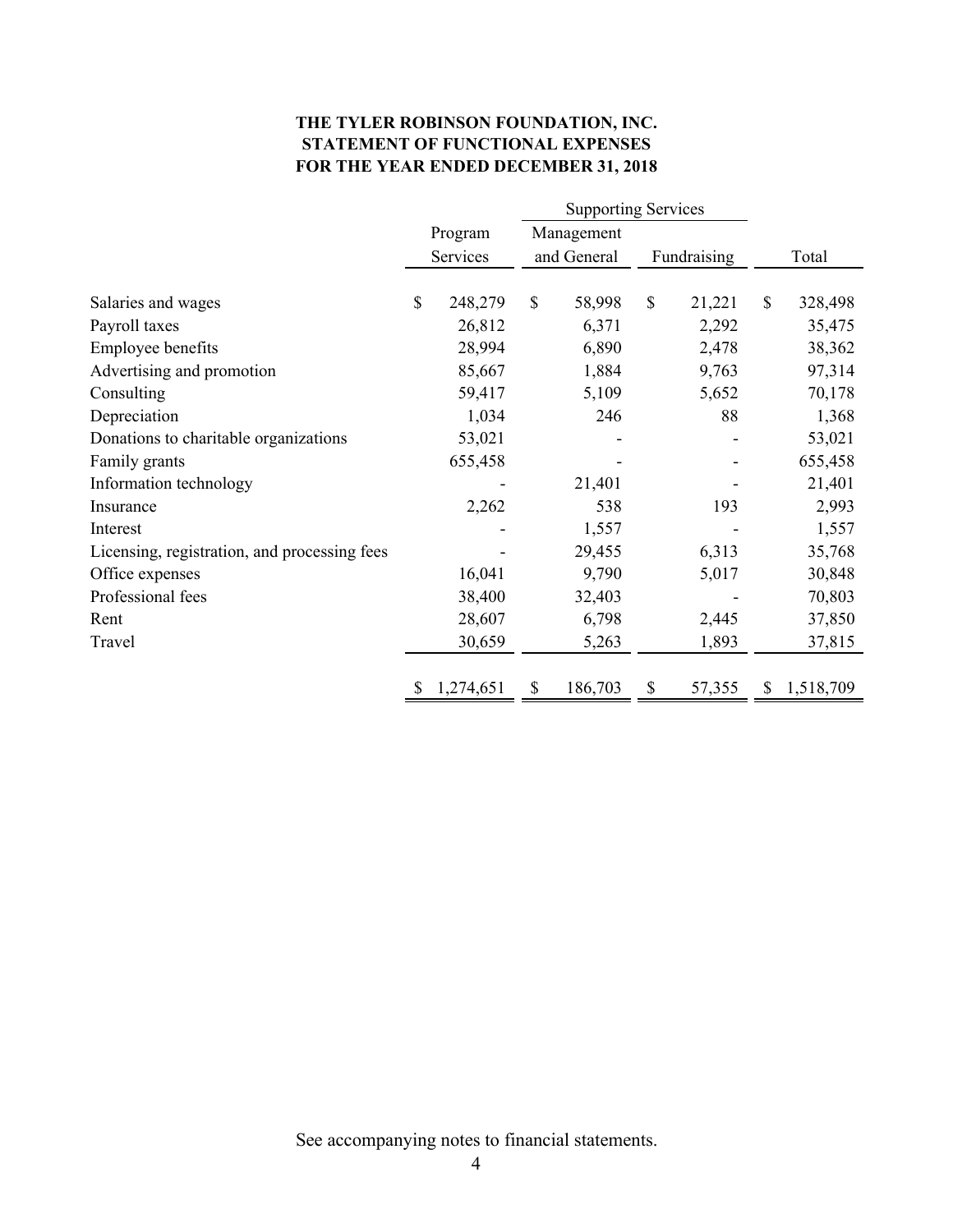## **THE TYLER ROBINSON FOUNDATION STATEMENT OF CASH FLOWS FOR THE YEAR ENDED DECEMBER 31, 2018**

## CASH FLOWS FROM OPERATING ACTIVITIES

| Increase in net assets                         | $\mathsf{\$}$ | 414,339   |
|------------------------------------------------|---------------|-----------|
| Adjustments to reconcile change in net assets  |               |           |
| to net cash provided by operating activities   |               |           |
| Depreciation                                   |               | 1,368     |
| (Increase) decrease in operating assets:       |               |           |
| Accounts receivable                            |               | (106,000) |
| Unconditional promises to give                 |               | (71,500)  |
| Prepaid expenses                               |               | 2,347     |
| Inventory                                      |               | 3,890     |
| Increase (decrease) in operating liabilities:  |               |           |
| Accounts payable                               |               | 5,851     |
| Accrued expenses                               |               | 2,053     |
| Net cash provided by operating activities      |               | 252,348   |
| NET INCREASE IN CASH                           |               | 252,348   |
| CASH AND CASH EQUIVALENTS AT BEGINNING OF YEAR |               | 888,629   |
| CASH AND CASH EQUIVALENTS AT END OF YEAR       | <sup>8</sup>  | 1,140,977 |
| <b>SUMMARY OF CASH ACCOUNTS:</b>               |               |           |
| Cash and cash equivalents                      | \$            | 1,135,361 |
| Cash and cash equivalents, restricted          |               | 5,616     |
|                                                |               |           |
|                                                |               | 1,140,977 |
| SUPPLEMENTAL DISCLOSURES:                      |               |           |
| Interest paid                                  | \$            | 1,557     |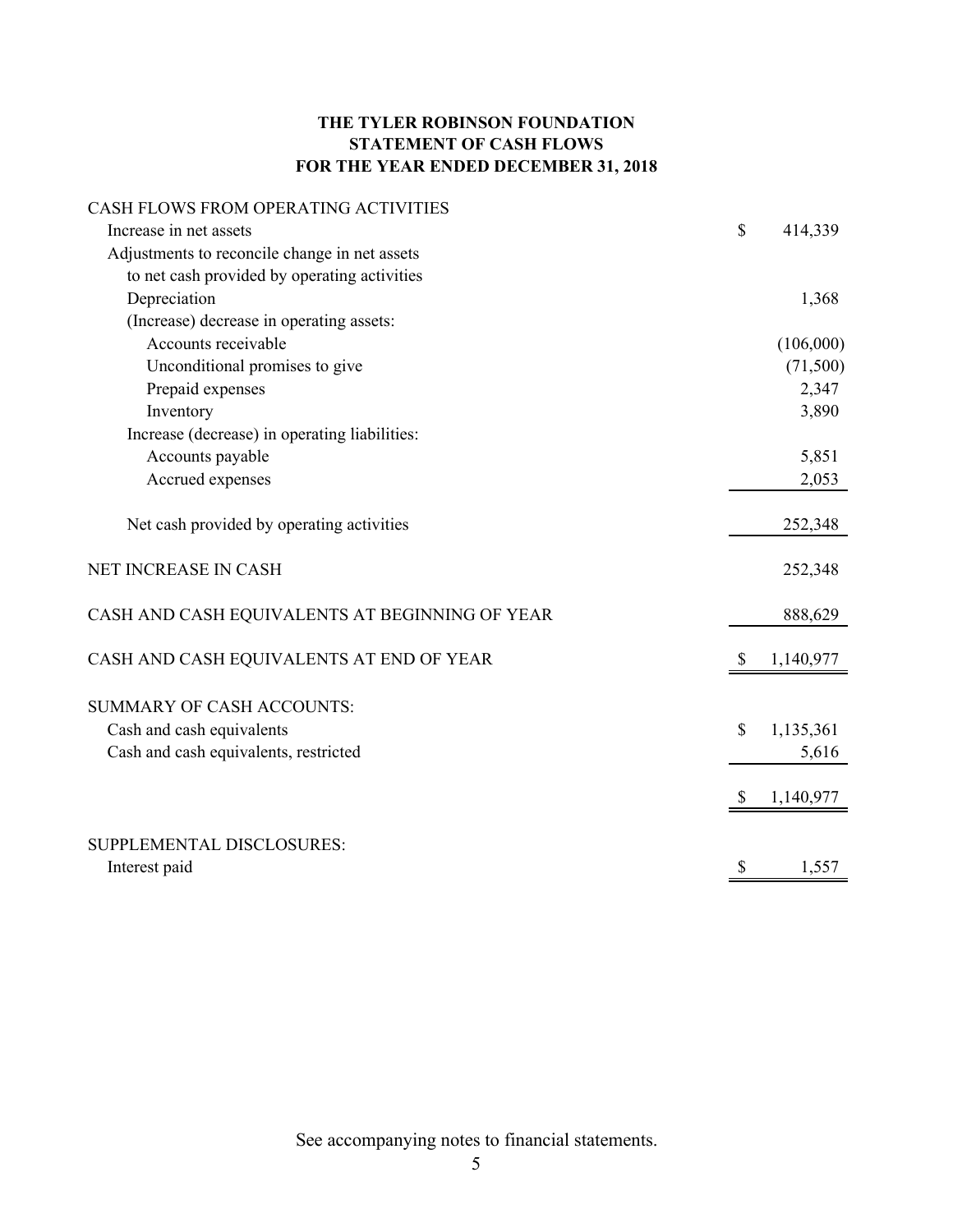## NOTE 1. SUMMARY OF SIGNIFICANT ACCOUNTING POLICIES

#### *Nature of Activities*

The Tyler Robinson Foundation, Inc. (the Organization) was incorporated in the State of Nevada and began operations in April 2013. The Organization was established to strengthen families financially and emotionally as they cope with the tragedy of a pediatric cancer diagnosis by providing grants to defray out of pocket life expenses. The Organization receives the majority of its support from a fundraising concert provided without charge by a band whose members serve on the Organization's Board of Directors.

## *Basis of Accounting*

 The accompanying financial statements have been prepared on the accrual basis of accounting in accordance with accounting principles generally accepted in the United States of America, and, accordingly, reflect all significant receivables, payables, and other liabilities.

## *Financial Statement Presentation*

Financial statement presentation follows the recommendations of the Financial Accounting Standards Board (FASB) Accounting Standards Codification (ASC) 958-205 and subsections. Under ASC 958-205, the Organization is required to report information regarding its financial position and activities according to two classes of net assets: net assets with donor restrictions and net assets without donor restrictions.

## *Income Tax Status*

The Organization is a not-for-profit organization as described in Section  $501(c)(3)$  of the Internal Revenue Code and is generally exempt from income taxes on related income pursuant to the appropriate section of the Internal Revenue Code. The Organization qualifies for the charitable contribution deduction under Section  $170(b)(1)(A)$  and has been classified as an organization that is not a private foundation under Section  $509(a)(2)$ .

## *Expense Allocation*

The costs of providing various programs and other activities have been summarized on a functional basis in the statement of activities and in the statement of functional expenses. Accordingly, certain costs have been allocated among the programs and supporting services benefited.

## *Use of Estimates*

Timely preparation of financial statements in conformity with accounting principles generally accepted in the United States of America requires management to make estimates and assumptions that affect certain reported amounts and disclosures, some of which may need revision in future periods.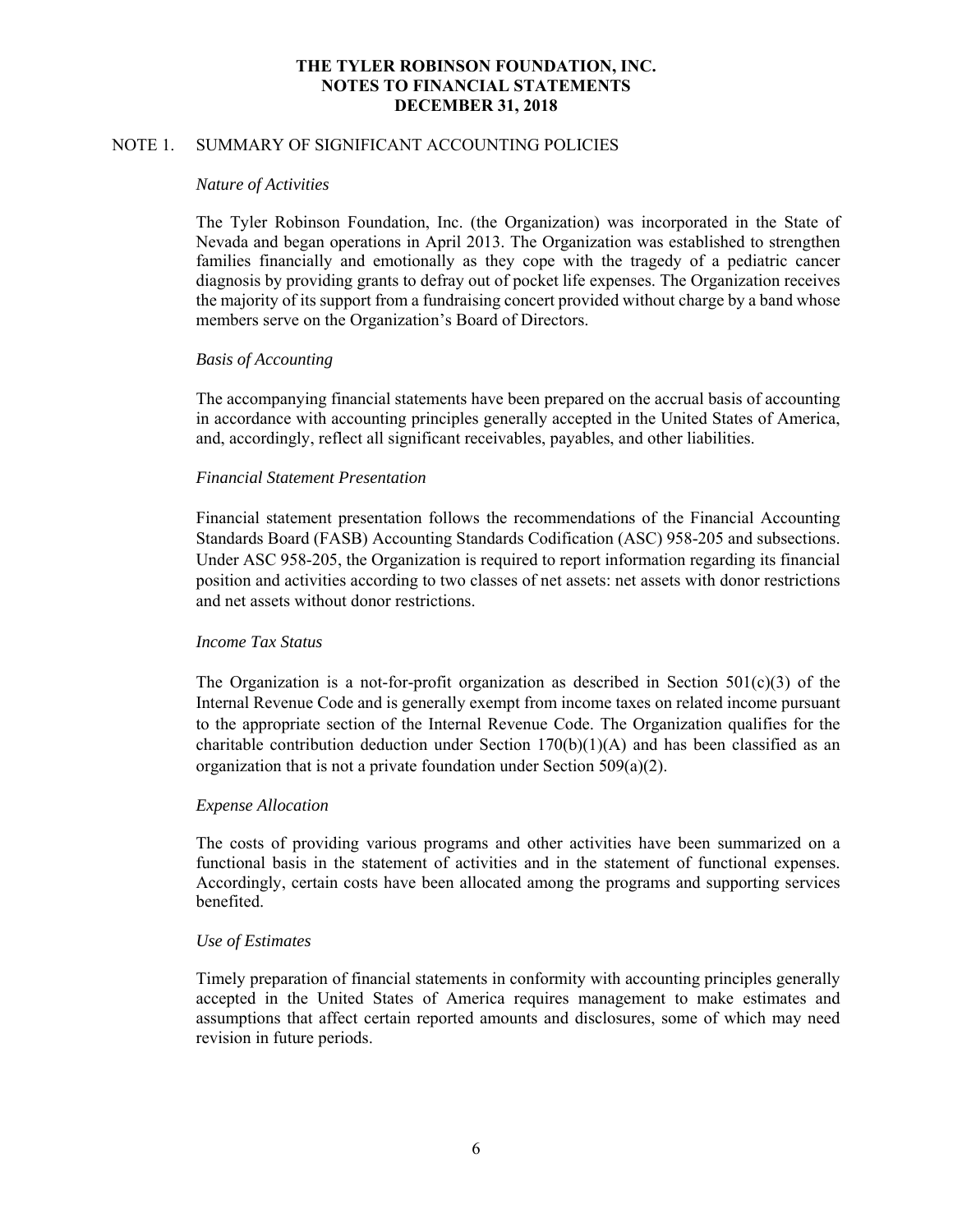## NOTE 1. SUMMARY OF SIGNIFICANT ACCOUNTING POLICIES (CONTINUED)

#### *Cash and Cash Equivalents*

For purposes of the statement of cash flows, the Organization considers all highly-liquid investments with an initial maturity of three months or less to be cash equivalents.

#### *Accounts Receivable*

Accounts receivable consists primarily of amounts owed to the Organization for sponsorships at special events. Management reviews accounts receivable balances to determine if an allowance for doubtful accounts is necessary. No allowance for uncollectible accounts receivable was present at December 31, 2018.

#### *Promises to Give*

 Promises to give represent promises from donors to give to the Organization. Contributions are recognized when the donor makes a promise to give to the Organization that is, in substance, unconditional. Conditional promises to give are recognized at fair value when the conditions on which they depend are substantially met. Promises to give are stated at the amount management expects to collect from outstanding balances. It is the Organization's policy to charge off uncollectible balances when management determines the promise to give will not be collected. No allowance for uncollectible promises to give was present at December 31, 2018. All unconditional promises to give are expected to be received within one year of December 31, 2018.

## *Property and Equipment*

The Organization follows the practice of capitalizing all expenditures for property and equipment in excess of \$1,000 and with a useful life of greater than one year. Purchased property and equipment are carried at cost. Donated property and equipment are carried at the approximate fair value at the date of donation. Depreciation is computed on the straight-line method over the useful lives of the assets, generally as follows:

| <b>Vehicles</b>            | 5 Years       |
|----------------------------|---------------|
| Furniture and equipment    | 5-7 Years     |
| Buildings and improvements | $15-39$ Years |

#### *Inventory*

Inventory consists of clothing and novelty items branded with the Organization's logo held for use in program services and sales to unrelated parties. Inventory is stated at the lower of cost or net realizable value. Cost is determined using the first-in first-out method.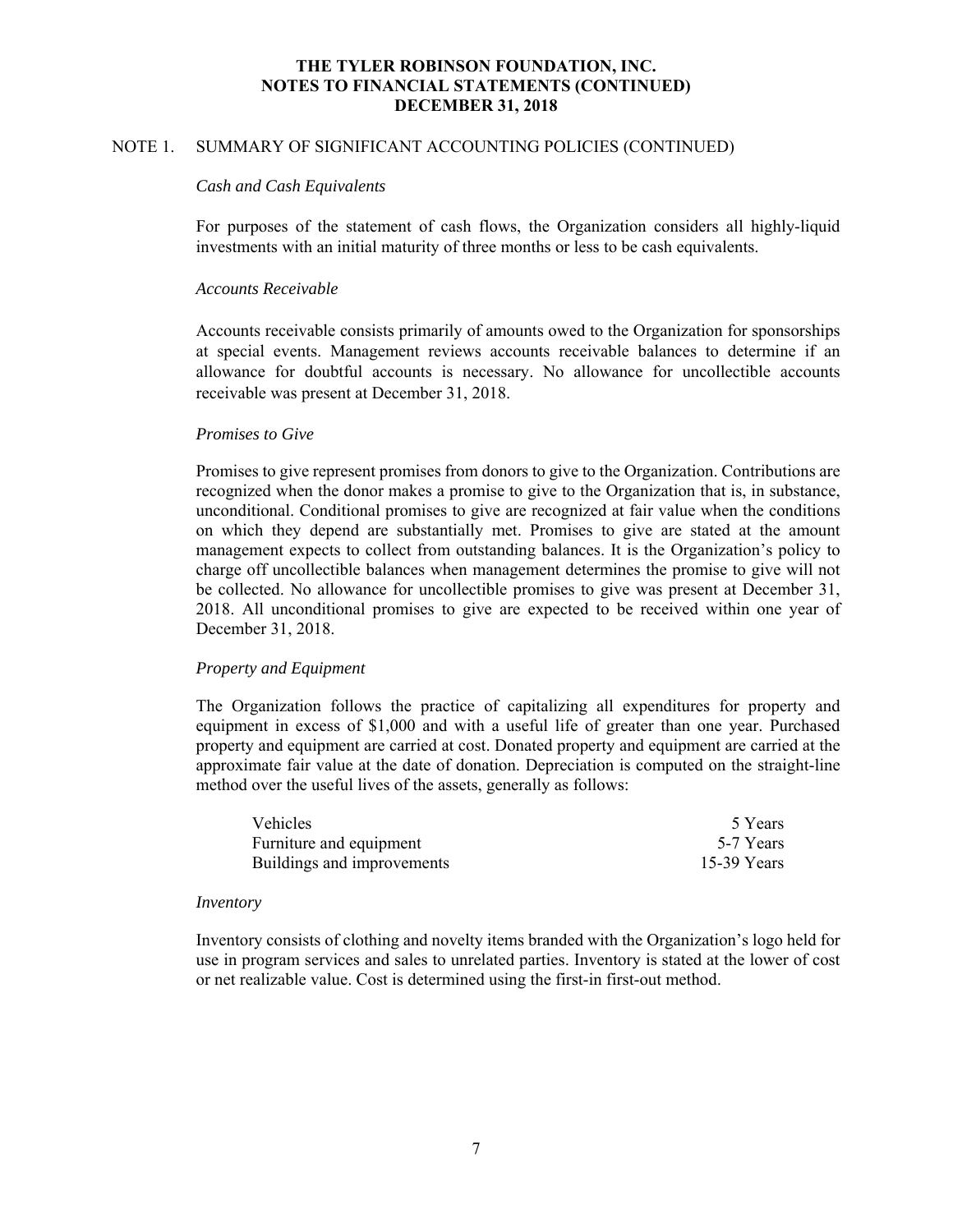## NOTE 1. SUMMARY OF SIGNIFICANT ACCOUNTING POLICIES (CONTINUED)

#### *Donor-Imposed Restrictions*

Contributions received are recorded as increases in net assets with or without restrictions, depending on the existence and/or nature of any donor restrictions. Contributions that are restricted by their donor are reported as increases in net assets without donor restrictions if the restrictions expire (that is, when a stipulated time restriction ends or purpose restriction is accomplished) in the reporting period in which the revenue is recognized. All other donorrestricted contributions are reported as increases in net assets with donor restrictions. When a restriction expires, net assets with donor restrictions are reclassified to net assets without donor restrictions and reported in the statement of activities as net assets released from restrictions.

#### *Donated Services*

Donated services are recognized as contributions in accordance with FASB ASC, if the services (a) create or enhance nonfinancial assets or (b) require specialized skills, are performed by people with those skills, and would otherwise be purchased by the Organization. For the year ended December 31, 2018, donated entertainment services in the amount of \$1,000,000 were reported as special event expenses in the statement of activities.

## *Impairment of Long-Lived Assets*

The Organization reviews long-lived assets for impairment whenever events or changes in circumstances indicate that the carrying amount of an asset may not be recoverable. Recoverability of assets to be held and used is measured by a comparison of the carrying amount of an asset to future net undiscounted cash flows expected to be generated by the asset. If such assets are considered to be impaired, the impairment to be recognized is measured by the amount which the carrying amount of the assets exceeds the fair value of the assets.

## *Advertising and Promotion*

The Organization uses advertising to promote its programs and fundraising events. The production costs of advertising are expensed as incurred. Advertising expense was \$97,314 for the year ended December 31, 2018.

## *New Accounting Pronouncement*

On August 18, 2016, the Financial Accounting Standards Board (FASB) issued Accounting Standards Update (ASU) 2016-14, *Not-for-Profit Entities (Topic 958) – Presentation of Financial Statements of Not-for-Profit Entities*. The update addresses the complexity and understandability of net asset classification, deficiencies in information about liquidity and availability of resources, and the lack of consistency in the type of information provided about expenses. The Organization has adopted the provisions of ASU 2016-14 during the year ended December 31, 2018, and has adjusted the presentation of these statements accordingly.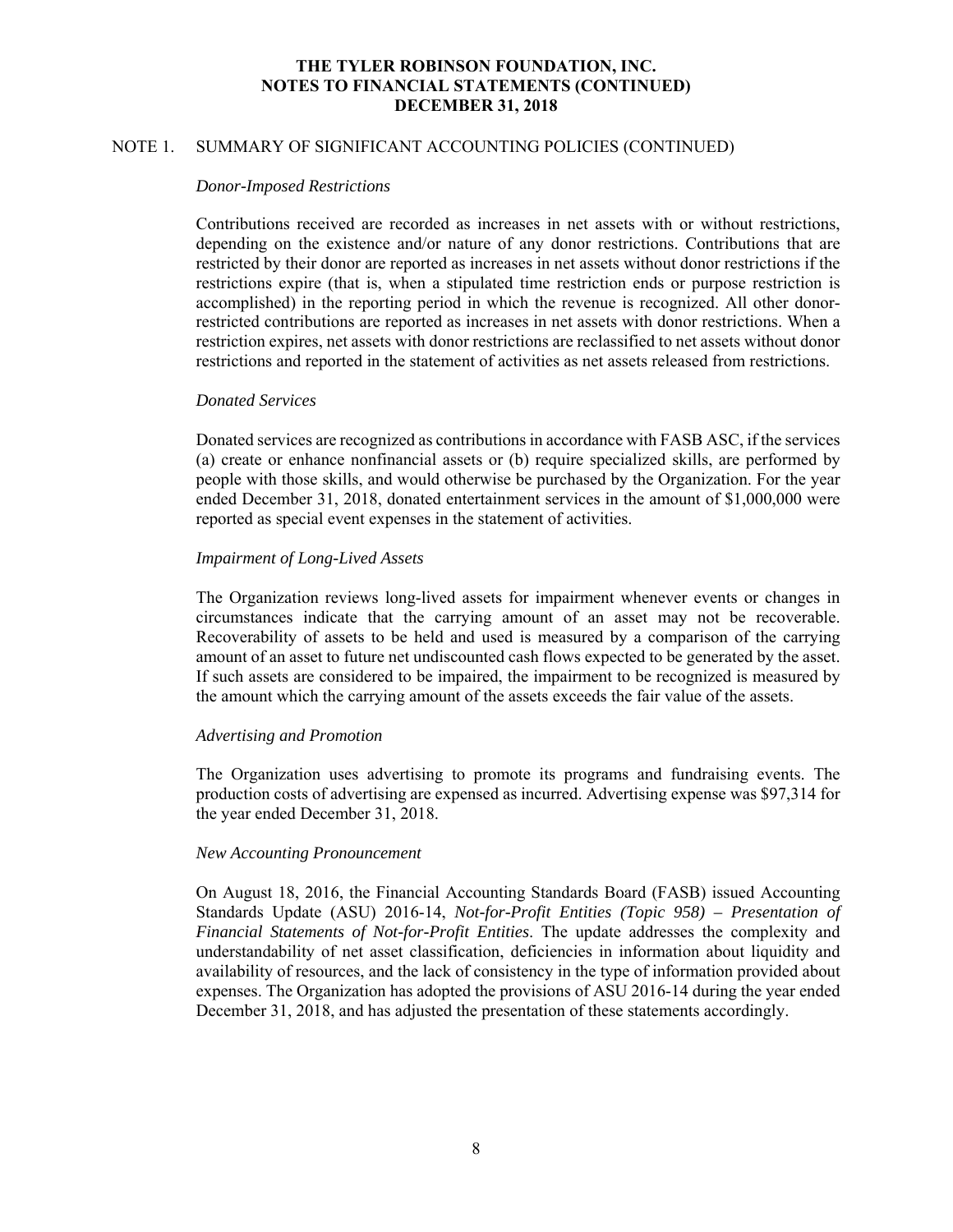## NOTE 1. SUMMARY OF SIGNIFICANT ACCOUNTING POLICIES (CONTINUED)

#### *Functional Allocation of Expenses*

The costs of providing program and other activities have been summarized on a functional basis in the statement of activities. Accordingly, certain costs have been allocated among program and supporting services benefited. Such allocations are determined by management on an equitable basis.

The following expenses were allocated on the basis of employee time and effort: salaries and wages, payroll taxes, employee benefits, depreciation, insurance, and rent.

The following expenses were directly allocated by function based on the nature of the expense: donations to charitable organizations, family grants, information technology, and interest.

The following expenses were allocated on the basis of a combination of outside contractor time and effort, employee time and effort, and directly by function based on the nature of the expense: advertising and promotion, consulting, licensing, registration, and processing fees, office expenses, professional fees, and travel.

## *Date of Management's Review*

Subsequent events have been evaluated through March 26, 2019, which is the date the financial statements were available to be issued.

## NOTE 2. INFORMATION REGARDING LIQUIDITY AND AVAILABILITY

The Organization is substantially supported by contribution revenues, and considers contributions restricted for programs which are ongoing, major, and central to its operations to be available to meet cash needs for general expenditures. The Organization manages its liquidity and reserves following three guiding principles: operating within a prudent range of financial soundness and stability, maintaining adequate liquid assets to fund near-term operating needs, and maintaining sufficient reserves to provide reasonable assurance that long-term obligations will be discharged.

The following table reflects the Organization's financial assets as of December 31, 2018, reduced by amounts that are not available to meet general expenditures within one year of the statement of financial position date:

| Cash and cash equivalents                     | 1,140,977 |
|-----------------------------------------------|-----------|
| Accounts receivable                           | 106,000   |
| Unconditional promise to give                 | 100,000   |
|                                               |           |
| Financial assets available to meet cash needs |           |
| for general expenditures within one year      |           |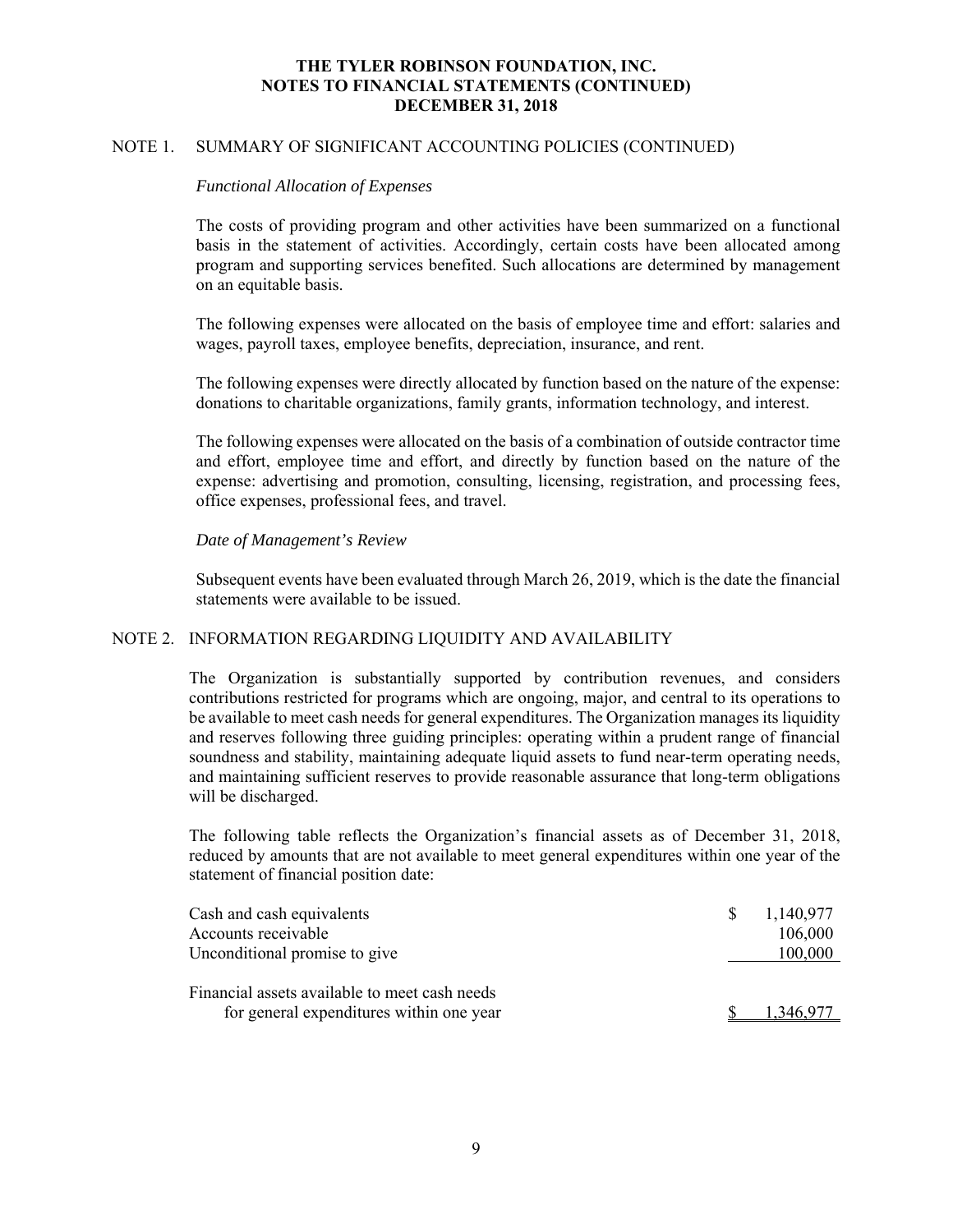## NOTE 3. PROPERTY AND EQUIPMENT

Property and equipment consists of the following:

| Furniture and equipment<br>Less: accumulated depreciation | 7.511<br>(5.932) |
|-----------------------------------------------------------|------------------|
| Total                                                     |                  |

Depreciation expense totaled \$1,368 for the year ended December 31, 2018.

## NOTE 4. NET ASSETS WITH DONOR RESTRICTIONS

Net assets with donor restrictions are restricted for the following purposes at December 31, 2018:

| Ambassador program<br>Time restriction | 5,616<br>00,000 |
|----------------------------------------|-----------------|
|                                        | 105,616         |

Net assets with donor restrictions consisted of the following at December 31, 2018:

| Cash<br>Unconditional promises to give | 5,616<br>100,000 |
|----------------------------------------|------------------|
|                                        | 105,616          |

## NOTE 5. CONCENTRATION OF RISK

The Organization maintains its balance of cash in a financial institution in Nevada. The balance at the Nevada institution is insured by the Federal Deposit Insurance Corporation up to \$250,000. At December 31, 2018, \$914,033 was uninsured.

The Organization sponsors a special event annually for the purpose of fundraising. For the year ended December 31, 2018, net special event revenues represented 72% of total revenues.

The entire balance of unconditional promises to give was pledged by one donor at December 31, 2018.

Approximately 71% of the total accounts receivable balance at December 31, 2018 was due from one sponsor.